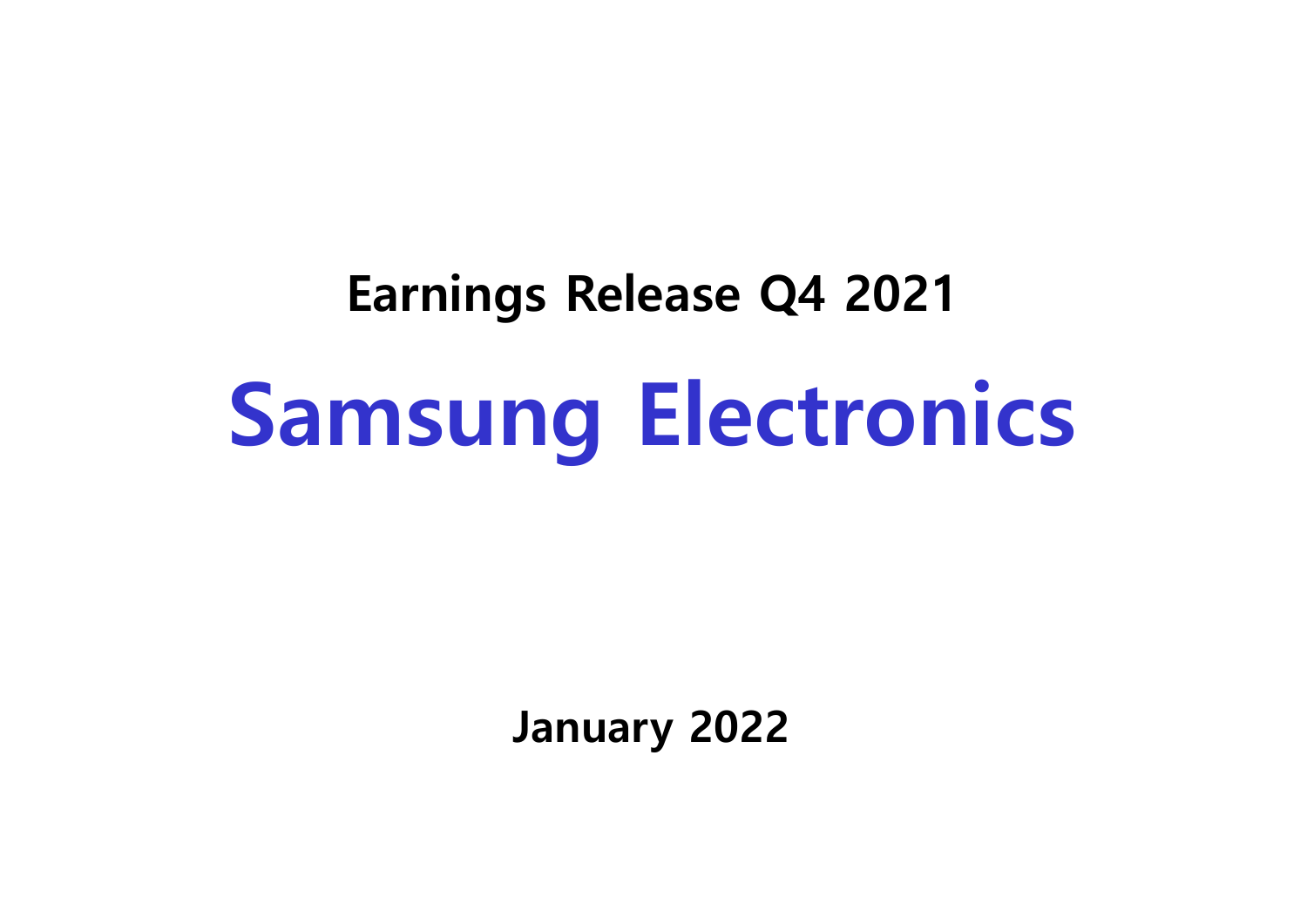## **Disclaimer**

**The financial information in this document are consolidated earnings results based on K-IFRS.** 

**This document is provided for the convenience of investors only, before the external audit on our Q4 2021 financial results is completed. The audit outcomes may cause some parts of this document to change.**

**This document contains "forward-looking statements" - that is, statements related to future, not past, events. In this context, "forward-looking statements" often address our expected future business and financial performance, and often contain words such as "expects", "anticipates", "intends", "plans", "believes", "seeks" or "will ". "Forward-looking statements" by their nature address matters that are, to different degrees, uncertain. For us, particular uncertainties which could adversely or positively affect our future results include:** 

- **· The behavior of financial markets including fluctuations in exchange rates, interest rates and commodity prices**
- **· Strategic actions including dispositions and acquisitions**
- **· Unanticipated dramatic developments in our major businesses including CE (Consumer Electronics), IM (IT & Mobile communications), DS (Device Solutions)**
- **· Numerous other matters at the national and international levels which could affect our future results**

**These uncertainties may cause our actual results to be materially different from those expressed in this document.**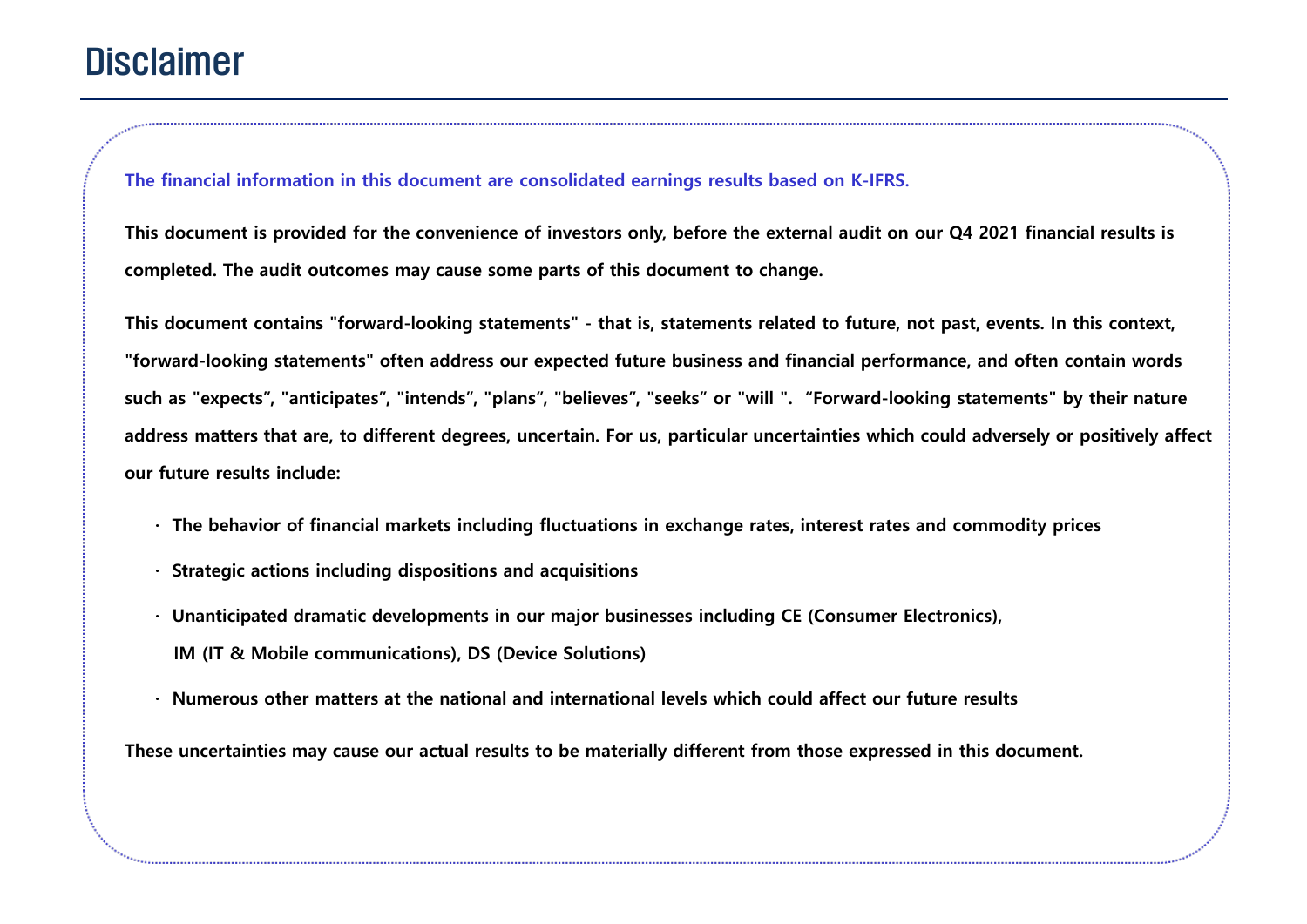## Income Statement

| (Unit: KRW Trillion)                        | Q4 '21       | % of sales               | Q3 '21       | % of sales               | Q4 '20           | <b>FY '21</b> | % of sales               | <b>FY '20</b>    | % of sales |
|---------------------------------------------|--------------|--------------------------|--------------|--------------------------|------------------|---------------|--------------------------|------------------|------------|
| <b>Sales</b>                                | 76.57        | 100.0%                   | 73.98        | 100.0%                   | 61.55            | 279.60        | 100.0%                   | 236.81           | 100.0%     |
| <b>Cost of Sales</b>                        | 44.95        | 58.7%                    | 42.90        | 58.0%                    | 37.80            | 166.41        | 59.5%                    | 144.49           | 61.0%      |
| <b>Gross Profit</b>                         | 31.62        | 41.3%                    | 31.08        | 42.0%                    | 23.75            | 113.19        | 40.5%                    | 92.32            | 39.0%      |
| SG&A expenses                               | 17.75        | 23.2%                    | 15.26        | 20.6%                    | 14.70            | 61.56         | 22.0%                    | 56.32            | 23.8%      |
| - R&D expenses                              | 6.47         | 8.4%                     | 5.11         | 6.9%                     | 5.22             | 22.40         | 8.0%                     | 21.11            | 8.9%       |
| <b>Operating Profit</b>                     | 13.87        | <u>18.1%</u>             | 15.82        | 21.4%                    | 9.05             | 51.63         | <u>18.5%</u>             | 35.99            | 15.2%      |
| Other non-operating income/expense          | 0.21         |                          | 0.10         | $\overline{\phantom{a}}$ | $\triangle$ 0.34 | 0.15          |                          | $\triangle$ 1.10 |            |
| Equity method gain/loss                     | 0.13         |                          | 0.27         |                          | 0.13             | 0.73          | $\overline{\phantom{a}}$ | 0.51             |            |
| Finance income/expense                      | 0.16         | $\overline{\phantom{a}}$ | 0.17         | $\overline{\phantom{a}}$ | 0.14             | 0.84          | $\overline{\phantom{a}}$ | 0.95             |            |
| <b>Profit Before Income Tax</b>             | 14.36        | <u>18.8%</u>             | 16.36        | 22.1%                    | 8.97             | 53.35         | <u>19.1%</u>             | 36.35            | 15.3%      |
| Income tax                                  | 3.52         | $\sim$                   | 4.06         | $\equiv$                 | 2.37             | 13.44         | $\sim$                   | 9.94             |            |
| <b>Net profit</b>                           | <u>10.84</u> | 14.2%                    | <u>12.29</u> | <b>16.6%</b>             | 6.61             | 39.91         | 14.3%                    | 26.41            | 11.2%      |
| Profit attributable to owners of the parent | 10.64        | 13.9%                    | 12.06        | 16.3%                    | 6.45             | 39.24         | 14.0%                    | 26.09            | 11.0%      |
| <b>Earnings Per Share (KRW Won)</b>         | 1,566        |                          | 1,776        |                          | 949              | 5,777         |                          | 3,841            |            |

#### **Key Profitability Indicators**

|                                  | Q4 '21 | '21<br>Q3 | Q4 '20 | <b>FY '21</b> | <b>FY '20</b> | 4Q '20 | 3Q '21 | 4Q '21        |
|----------------------------------|--------|-----------|--------|---------------|---------------|--------|--------|---------------|
| <b>ROE</b>                       | 15%    | 17%       | 10%    | 14%           | 10%           |        |        |               |
| Profitability (Net profit/Sales) | 0.14   | 0.17      | 0.11   | 0.14          | 0.11          |        | 32%    | 30%           |
| Asset turnover (Sales/Asset)     | 0.76   | 0.75      | 0.67   | 0.69          | 0.65          | 26%    |        |               |
| Leverage (Asset/Equity)          | 1.39   | .38       | l.36   | l.39          | 1.36          | 10%    | 17%    | 15%           |
| <b>EBITDA Margin</b>             | 30%    | 32%       | 26%    | 30%           | 27%           | $-ROE$ |        | -BITDA Margin |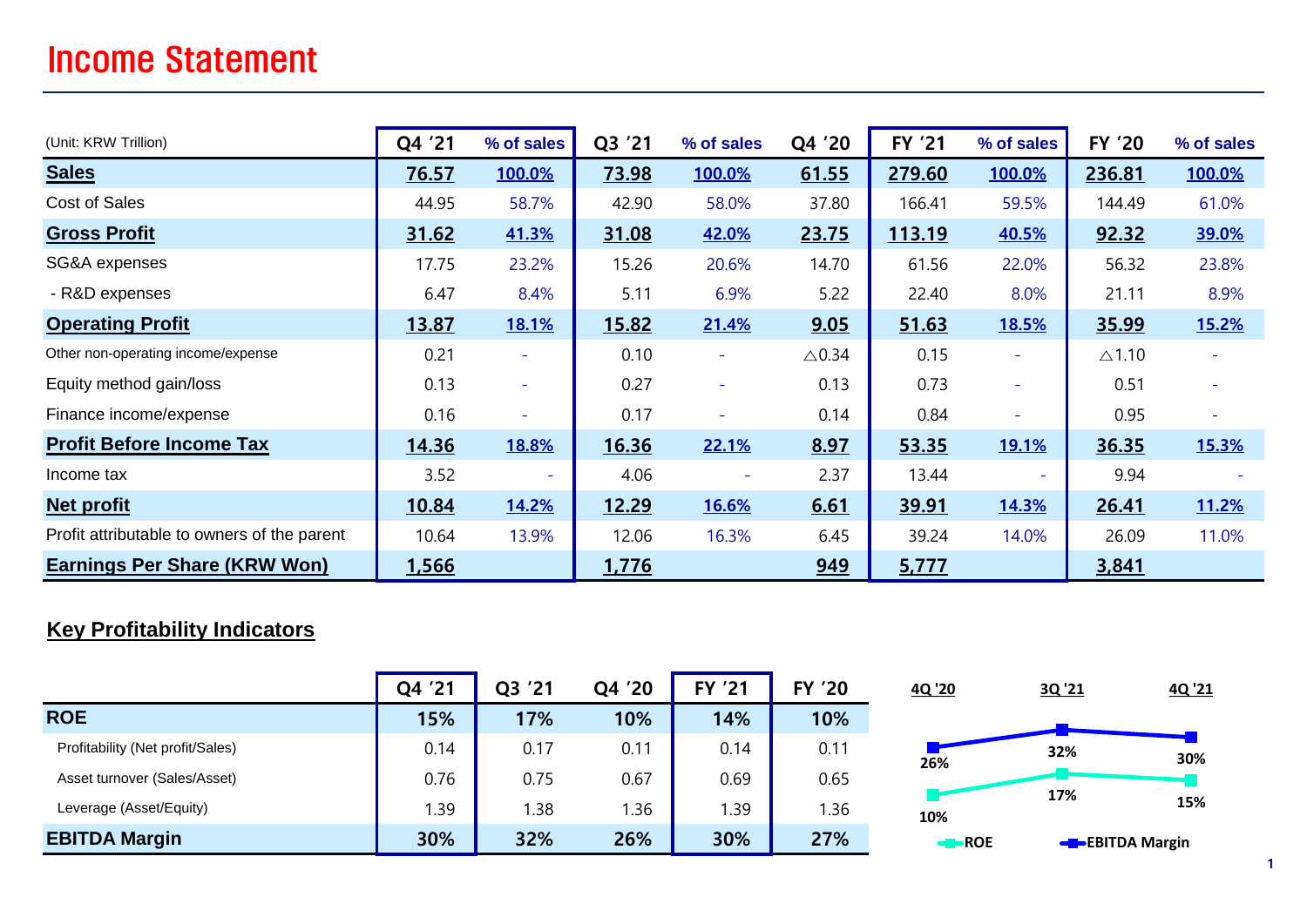## Segment Sales & Operating Profit

#### **Sales**

| (Unit: KRW Trillion) |                      | Q4 '21 | Q3 '21 | Q4 '20 | QoQ              | YoY              | <b>FY '21</b> | <b>FY '20</b> | YoY     |
|----------------------|----------------------|--------|--------|--------|------------------|------------------|---------------|---------------|---------|
|                      | <b>Total</b>         | 76.57  | 73.98  | 61.55  | 3% 1             | 24% 1            | 279.60        | 236.81        | 18% 1   |
| <b>CE</b>            |                      | 15.35  | 14.10  | 13.61  | 9% 1             | 13% 1            | 55.83         | 48.17         | 16% ↑   |
|                      | <b>VD</b>            | 9.29   | 7.82   | 8.51   | 19% 1            | 9% 1             | 31.50         | 27.71         | 14% 1   |
| <b>IM</b>            |                      | 28.95  | 28.42  | 22.34  | $2%$ ↑           | 30% 1            | 109.25        | 99.59         | 10% 1   |
|                      | <b>MX</b>            | 27.70  | 27.34  | 21.46  | $1%$ ↑           | 29% 1            | 104.68        | 96.02         | 9% 1    |
| <b>DS</b>            |                      | 34.72  | 35.09  | 27.92  | $1\% \downarrow$ | 24% 1            | 125.09        | 103.04        | $21%$ ↑ |
|                      | <b>Semiconductor</b> | 26.01  | 26.41  | 18.18  | $2\% \downarrow$ | 43% 1            | 94.16         | 72.86         | 29% 1   |
|                      | - Memory             | 19.45  | 20.83  | 13.51  | $7\% \downarrow$ | 44% 1            | 72.60         | 55.54         | 31% 1   |
|                      | <b>DP</b>            | 9.06   | 8.86   | 9.96   | $2%$ ↑           | $9\% \downarrow$ | 31.71         | 30.59         | 4% 1    |
| <b>Harman</b>        |                      | 2.85   | 2.40   | 2.92   | 19% 1            | $2\% \downarrow$ | 10.04         | 9.18          | 9% 1    |

#### **Operating Profit**

| (Unit: KRW Trillion) |                      | Q4 '21 | Q3 '21 | Q4 '20 | QoQ              | YoY              | <b>FY '21</b> | <b>FY '20</b> | YoY   |
|----------------------|----------------------|--------|--------|--------|------------------|------------------|---------------|---------------|-------|
|                      | <b>Total</b>         | 13.87  | 15.82  | 9.05   | $\triangle$ 1.95 | 4.82             | 51.63         | 35.99         | 15.64 |
| <b>CE</b>            |                      | 0.70   | 0.76   | 0.82   | $\triangle$ 0.06 | $\triangle$ 0.12 | 3.65          | 3.56          | 0.08  |
| <b>IM</b>            |                      | 2.66   | 3.36   | 2.42   | $\triangle$ 0.69 | 0.25             | 13.65         | 11.47         | 2.17  |
| <b>DS</b>            |                      | 10.17  | 11.58  | 5.63   | $\triangle$ 1.41 | 4.54             | 33.73         | 21.12         | 12.61 |
|                      | <b>Semiconductor</b> | 8.84   | 10.06  | 3.85   | $\triangle$ 1.22 | 5.00             | 29.20         | 18.81         | 10.39 |
|                      | <b>DP</b>            | 1.32   | 1.49   | 1.75   | $\triangle$ 0.17 | $\triangle$ 0.43 | 4.46          | 2.24          | 2.22  |
| <b>Harman</b>        |                      | 0.22   | 0.15   | 0.18   | 0.07             | 0.04             | 0.60          | 0.06          | 0.54  |

※ Sales and operating profit of each business stated above reflect the organizational structure before the restructuring in Dec 2021, and the sales of business units include intersegment transactions.

※ CE : Consumer Electronics, IM : IT & Mobile communications, DS : Device Solutions, DP : Display Panel

※ Harman's sales and operating profit figures are based on Samsung Electronics' fiscal year, and acquisition related expenses are reflected.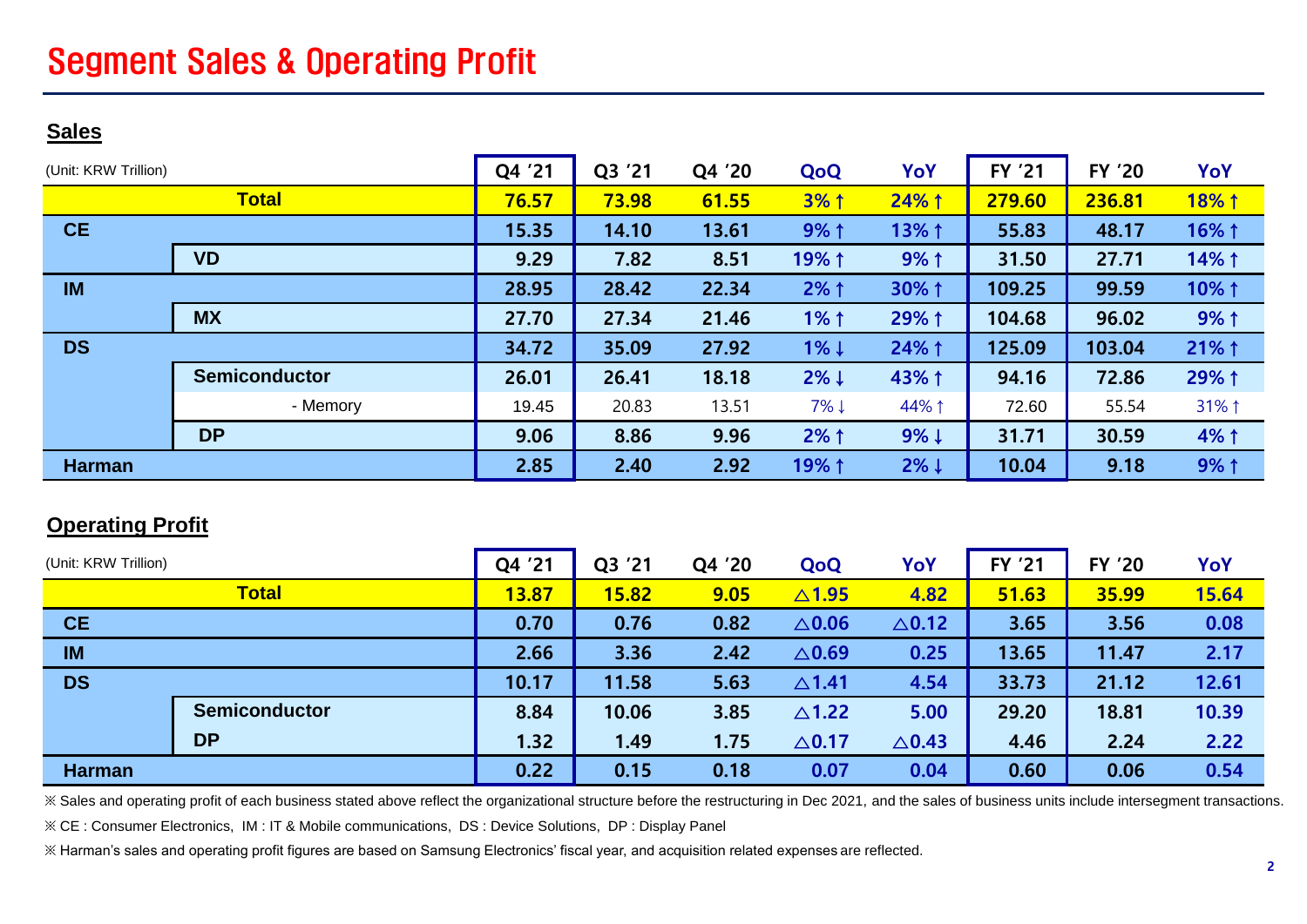## Q4 Results and Outlook by Business Unit

## **Semiconductor**

#### **【 Q4 '21 Results 】**

- $\Box$  Memory Demand remained solid, centered on server, but results declined 0-0 due to a one-off special incentive, global supply chain issues, and slight drop in ASP Refrained from excessive bit shipment considering our inventory level and the market outlook, causing bit growth to come in under guidance
- DRAM Enhanced competitiveness by actively addressing server and graphic demand and by increasing portion of 15-nano
- NAND Focused on optimizing sales, given our inventory and the lockdown in Xi'an as we increased portion of cutting-edge processes
- $\square$  S.LSI Reached record-high revenue, driven by increased demand for SoCs and DDIs, but profit fell slightly due to special bonuses
- $\square$  Foundry Set new high for revenue on increase in supply of key products to main applications, but profitability fell slightly due to a rise in costs associated with advanced processes

#### **【 Q1 '22 Outlook】**

- $\square$  Memory Uncertainties likely to persist, but potential improvements in set build demand, mainly for server and PC, and releases of new mobile products to limit effects of slow seasonality
- DRAM Optimize portfolio by increasing portion of cutting-edge nodes while actively addressing customer demand
- NAND Minimize risks of supply disruptions while adjusting production flexibly considering factors such as the lockdown in Xi'an
- $\Box$  S.LSI Focus on SoC and CIS supply for flagship products of key customers
- $\Box$  Foundry Expand supply by improving stability of advanced node production and yield

#### **【 '22 Outlook 】**

- $\square$  Memory Despite risks such as persistent supply issues, server demand to benefit from adoption of new CPUs and increased IT investments and mobile demand to increase thanks to a strengthened 5G line-up Strengthen cost competitiveness and market leadership via centering portfolio on high-value solutions and through industry leading EUV capabilities while proactively addressing market demand by expanding cutting-edge interfaces such as DDR5 and LPDDR5
- $\Box$  S.LSI Seek growth by bolstering SoC lineup, such as with volume-zone 5G model
- $\square$  Foundry Expand technology leadership via mass production 1st gen GAA process and exceed market growth by focusing on expanding supply to global customers

#### **【 Q4 '21 Results 】**

- $\Box$  Mobile Improved results Q-Q on continuation of solid demand from key customers for new smartphones and expanded sales to new applications, including gaming and notebook PCs
- $\Box$  Large Losses increased due to a decline in LCD ASP and initial costs related to mass production of QD display for TVs and monitors

#### **【 Q1 '22 Outlook】**

- $\Box$  Mobile Results to improve Y-Y thanks to increased demand from key customers on launches of new products and increased customer base for foldable displays, despite weak seasonality for smartphones
- $\Box$  Large Losses to narrow gradually thanks to increased demand with the release of TVs and monitors featuring QD display

#### **【 '22 Outlook 】**

- $\Box$  Mobile OLED demand to increase with increased penetration of 5G and a growing foldable market amid recovery of smartphone demand Fortify foundation for balanced growth by diversifying applications, such as IT/gaming/automotives
- $\Box$  Large Focus on securing technological leadership for premium products through QD display and close the LCD lines as planned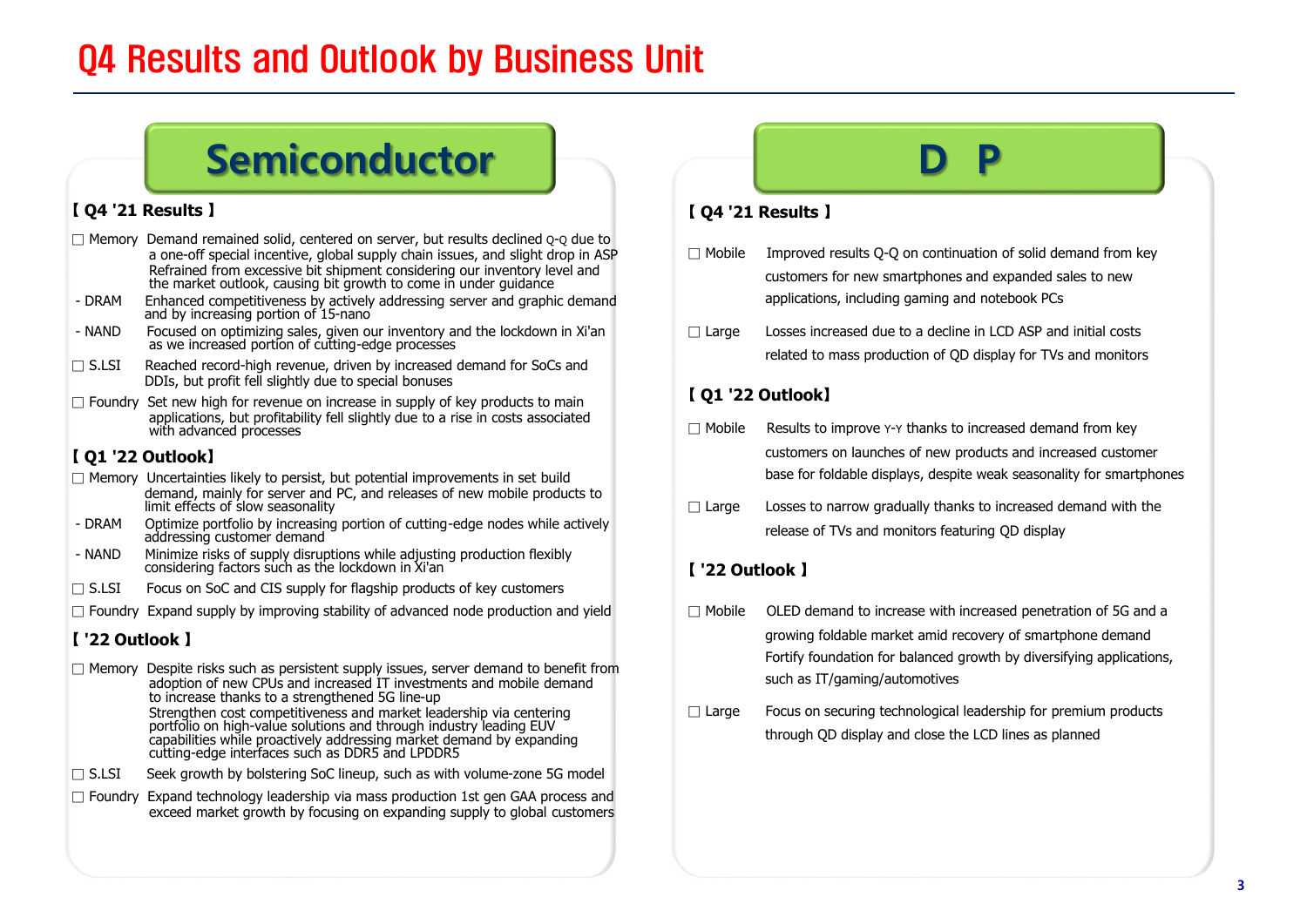## Q4 Results and Outlook by Business Unit

#### **【 Q4 '21 Results 】**

 $\Box$  MX Market grew  $Q$ -Q due to year-end seasonality

Revenue increased slightly 0-0 on expanded sales in premium segment, including foldables and S-series, and solid sales of PCs/tablets/wearables, despite component supply shortage Profitability affected by investments to mainstream foldables and by

increased year-end marketing costs

 $\Box$  NW Results improved  $\Diamond \Diamond$  driven by the growth of domestic and overseas business

#### **【 Q1 '22 Outlook】**

 $\Box$  MX Market demand for smartphones and tablets to decline  $\Diamond \neg$  due to seasonality Revenue to expand on new release of flagship products including S21FE, with overall ASP to increase; and by driving sales of competitive mass-market 5G smartphone lineup

Margin to be solid with continuous efforts to focused on Device Ecosystem products, such as tablets and wearables amid an unstable component supply situation

 $\Box$  NW Aim to secure additional new contracts globally, including from Europe

#### **【 '22 Outlook 】**

 $\Box$  MX Amid persistent risks related to Covid-19, smartphone market to grow and wearables market to keep showing strong growth Strive to increase market share by pursuing innovations in user experience and strengthening tailored experiences for flagship products, while also strengthening the 5G mass-market lineup

Bolster profitability with improved product mix and operational efficiency Expand sales by enhancing customer value in Device Ecosystem products and enhance connected experiences in MX products and beyond to VD and home appliance products

 $\Box$  NW Actively pursue expansion overseas business while also responding to extension of the 5G network in the domestic market Prepare for future by strengthening technological competitiveness, including with our own core 5G chips

#### **【 Q4 '21 Results 】**

**I M C E**

- $\Box$  TV Market grew 0-0 on peak seasonality, but decreased Y-Y on the base effect of strong pent-up demand in the previous year Preemptively targeted seasonal demand and grew sales, mainly of premium products, but profits dipped slightly Q-Q and Y-Y due to cost pressures
- $\Box$  DA Improved profits  $\circ$ - $\circ$  by enhancing mix via boosting sales with a focus on Bespoke and new-category products as well as by reducing costs

#### **【 Q1 '22 Outlook】**

 $\Box$  TV Market demand to decline, mainly in advanced markets, due to seasonality

Expand sales by capturing demand for premium products by actively leveraging numerous, tailored promotional opportunities, such as those associated with major sporting events, and by strengthening lineups in the Lifestyle product category, including with release of The Freestyle

 $\Box$  DA Target premium market by expanding Bespoke lineups, mainly in North America and Europe, reinforce online sales; and secure profitability by pursuing cost efficiencies

#### **【 '22 Outlook 】**

- $\Box$  TV Under uncertainties triggered by COVID-19 and supply and logistics issues, demand for premium and super big TVs to keep rising Pursue sustained growth by solidifying leadership with premium innovative products, including next-gen Micro LED and Neo QLED models, and by targeting consumer needs by expanding sales of Lifestyle products as well as those for accessory/service ecosystem
- $\Box$  DA Continue growth by increasing global sales with expanded lineups of Bespoke products and additional releases of new-category products Preemptively address external risks by enhancing operational efficiency and securing supply continuity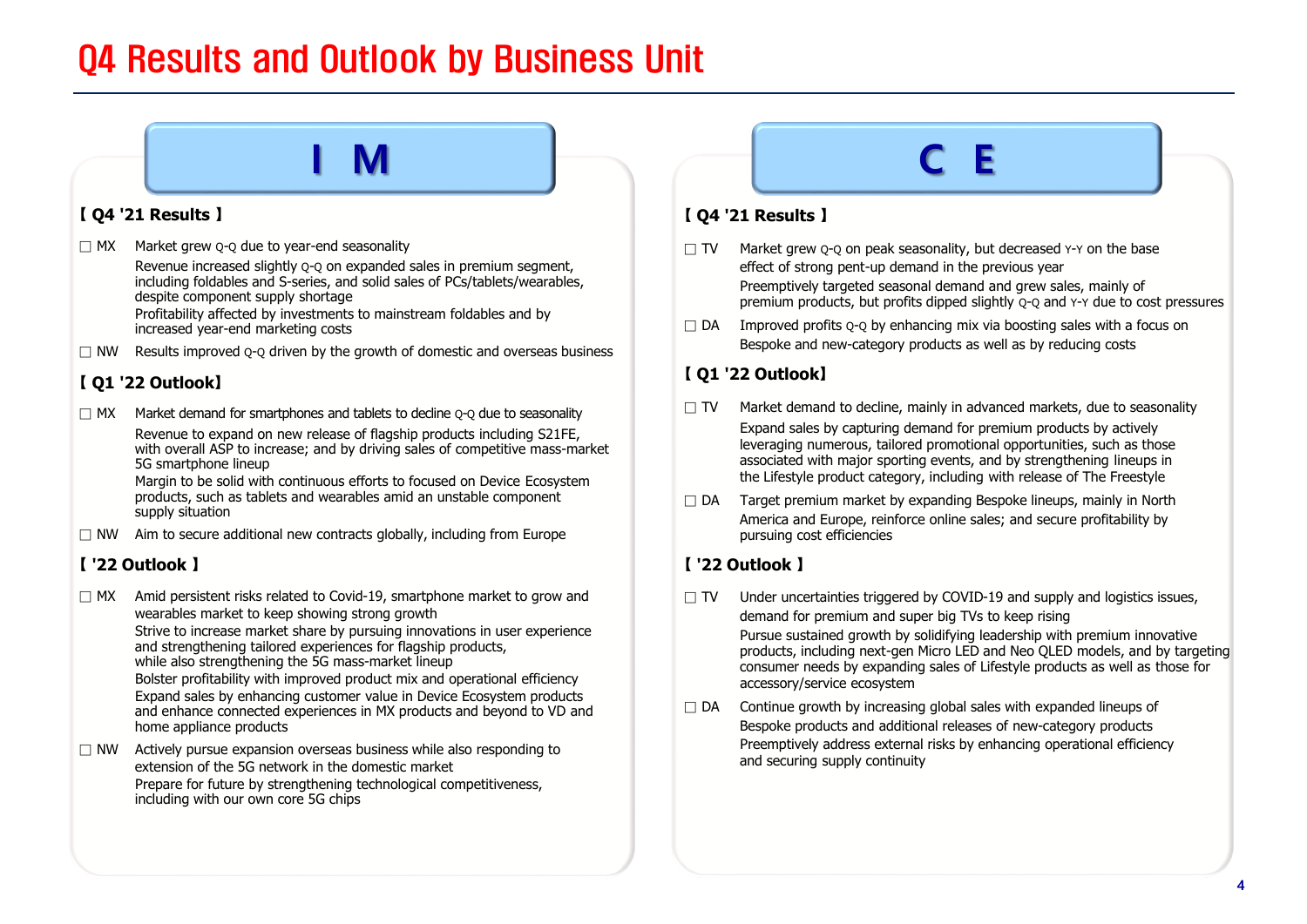### **[Appendix 1] Financial Position**

**(Unit : KRW Billion)**

|                    |                                                               | Dec 31,<br>2021 | Sep 30,<br>2021 | Dec 31,<br>2020 |
|--------------------|---------------------------------------------------------------|-----------------|-----------------|-----------------|
| <b>Assets</b>      |                                                               | 426,621.2       | 410,420.7       | 378,235.7       |
|                    | - Cash <sup>*</sup>                                           | 124,206.7       | 120,470.1       | 124,727.0       |
|                    | $- A/R$                                                       | 40,713.4        | 42,369.7        | 30,965.1        |
|                    | - Inventories                                                 | 41,384.4        | 37,801.7        | 32,043.1        |
|                    | - Investments                                                 | 29,284.6        | 25,707.6        | 25,265.2        |
|                    | - PP&E                                                        | 149,928.5       | 143,029.4       | 128,952.9       |
|                    | - Intangible Assets                                           | 20,236.2        | 20,753.6        | 18,468.5        |
|                    | - Other Assets                                                | 20,867.4        | 20,288.6        | 17,813.9        |
|                    | <b>Total Assets</b>                                           | 426,621.2       | 410,420.7       | 378,235.7       |
| <b>Liabilities</b> |                                                               | 121,721.2       | 113,654.6       | 102,287.7       |
|                    | - Debts                                                       | 18,392.1        | 19,069.6        | 20,217.4        |
|                    | - Trade Accounts and N/P                                      | 13,453.4        | 13,865.7        | 9,739.2         |
|                    | - Other Accounts and N/P<br>& Accrued Expenses                | 43,512.9        | 38,174.8        | 36,229.3        |
|                    | - Current income tax liabilities                              | 6,749.1         | 4,380.1         | 4,430.3         |
|                    | - Unearned Revenue<br>& Other Advances                        | 2,518.9         | 2,163.6         | 2,119.9         |
|                    | - Other Liabilities                                           | 37,094.8        | 36,000.8        | 29,551.6        |
|                    | <b>Shareholders' Equity</b>                                   | 304,899.9       | 296,766.1       | 275,948.0       |
|                    | - Capital Stock                                               | 897.5           | 897.5           | 897.5           |
|                    | <b>Total Liabilities &amp;</b><br><b>Shareholder's Equity</b> | 426,621.2       | 410,420.7       | 378,235.7       |

※ Cash = Cash and Cash equivalents, Short-term financial instruments, Short-term financial assets at amortized cost, Long-term time deposits, etc.

|                            | Dec 31,<br>2021 | Sep 30,<br>2021 | Dec 31,<br>2020 |
|----------------------------|-----------------|-----------------|-----------------|
| Current ratio <sup>*</sup> | 248%            | 260%            | 262%            |
| Liability/Equity           | 40%             | 38%             | 37%             |
| Debt/Equity                | 6%              | 6%              | 7%              |
| Net debt/Equity            | $\triangle$ 35% | $\triangle$ 34% | $\triangle$ 38% |

※ Current ratio = Current assets/Current liabilities